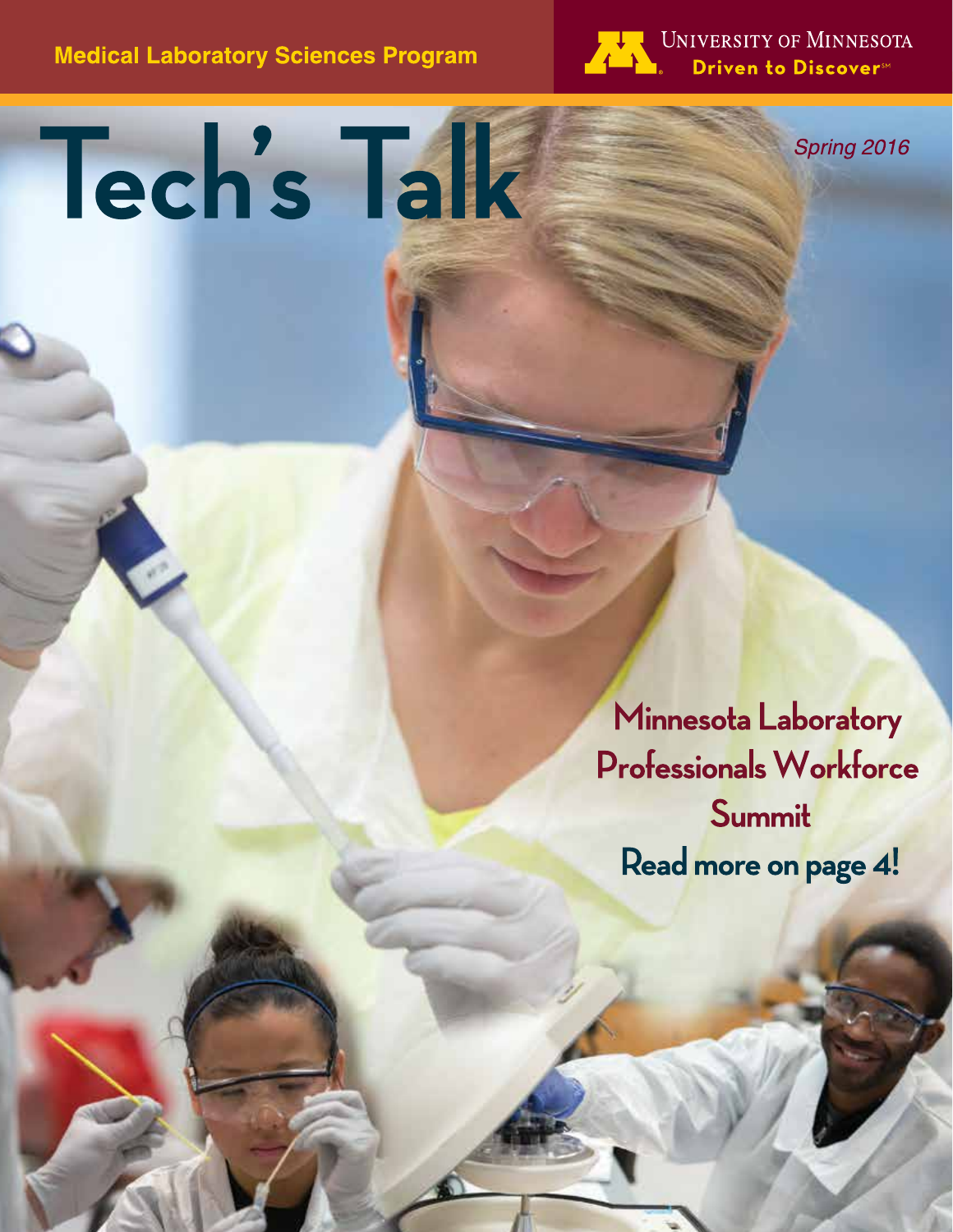# **From the Director**



Welcome to the 2016 edition of *Tech's Talk.*

The one thing that stays the same around here is constant change. But we're medical laboratory scientists so we're used to innovations in our field. So many

wonderful new things are happening in and around our program while at the same time we continue to hold our traditions close.

In December 2015 we graduated our first class under the new Medical Laboratory Sciences curriculum model at the newly remodeled Northrup Auditorium (page 13). Now that our new curriculum is in place, we're working on a cohesive recruitment plan with several colleges within the University. Our biggest project is with the College of Biological Sciences (CBS). Our plan includes allowing CBS students to take some of our lecture courses to satisfy their degree electives as well as a combined degree plan for a BS in Biology and a professional masters in MLS. In addition to CBS, we're also working on similar plans with the College of Liberal Arts and the College of Continuing Education. Through these new associations we're developing better visibility for the MLS Program while building strong connections to recruit high quality students into our program and into the field of laboratory medicine. These internal affiliations join our existing academic affiliations with Minnesota State University, Mankato (MSU), St. Cloud State University (SCSU), and University of Wisconsin, River Falls (UWRF) (page 4). We're also developing new recruiting activities for the Minnesota Science Teachers Association, Health Science advisors and high school students. We also participated in the U of M booth at the State Fair (page 5).

This year also marks the beginning of our accreditation renewal process. We submitted our Self-Study this past October (no citations!!) and our Site Visit is scheduled for March 28th & 29th. We're looking forward to a full 10 year accreditation award. Although we work with our clinical advisors on a regular basis, we restarted our Advisory Committee. The Advisory Committee includes members from hospitals, clinics, healthcare systems, research, reference, public health and environmental laboratories that serve as our clinical experience sites as well as representatives from graduate and professional programs that are popular with our students.

We also want to thank all of our alumni for their continuing financial support through donations for student scholarships. Every donation makes a difference for our students. This year we received a new endowed scholarship in memory of Ruth (nee Okney) Stavitsky from the class of 1942. The program gave her an excellent education enabling her to be a valuable research partner to her husband Abram (PhD class of 1943); best known for his discovery of the isotope shift in immune memory response. Ruth's lifelong interest in equal opportunity is reflected in this scholarship's preference for underrepresented students in our program.

I wanted to take this opportunity to highlight some of the articles inside this edition of *Tech's Talk.* 

- Reports on local, regional and national professional conferences
- Another faculty retirement- we're going to really miss you Pat B
- New faculty members Hannah Gartzke and Tami Alpaugh
- Former faculty losses Carol Wells and Lorraine Gonyea-Stewart
- 2015 Alumni Banquet honoring the classes of 1940, 1965, and 1990.
- Upcoming Alumni Banquet in 2016 honoring the graduates of 1941, 1966, and 1991.
	- − *If you are interested in reserving a table for you and your classmates contact Rhonda Layer at layer006@umn.edu or 612-625-8936.*

As you can see we've had yet another very busy but also very productive and rewarding year in our program. I hope you enjoy this issue of *Tech's Talk* and hope to see you at the Alumni Dinner in April.

Warm Regards,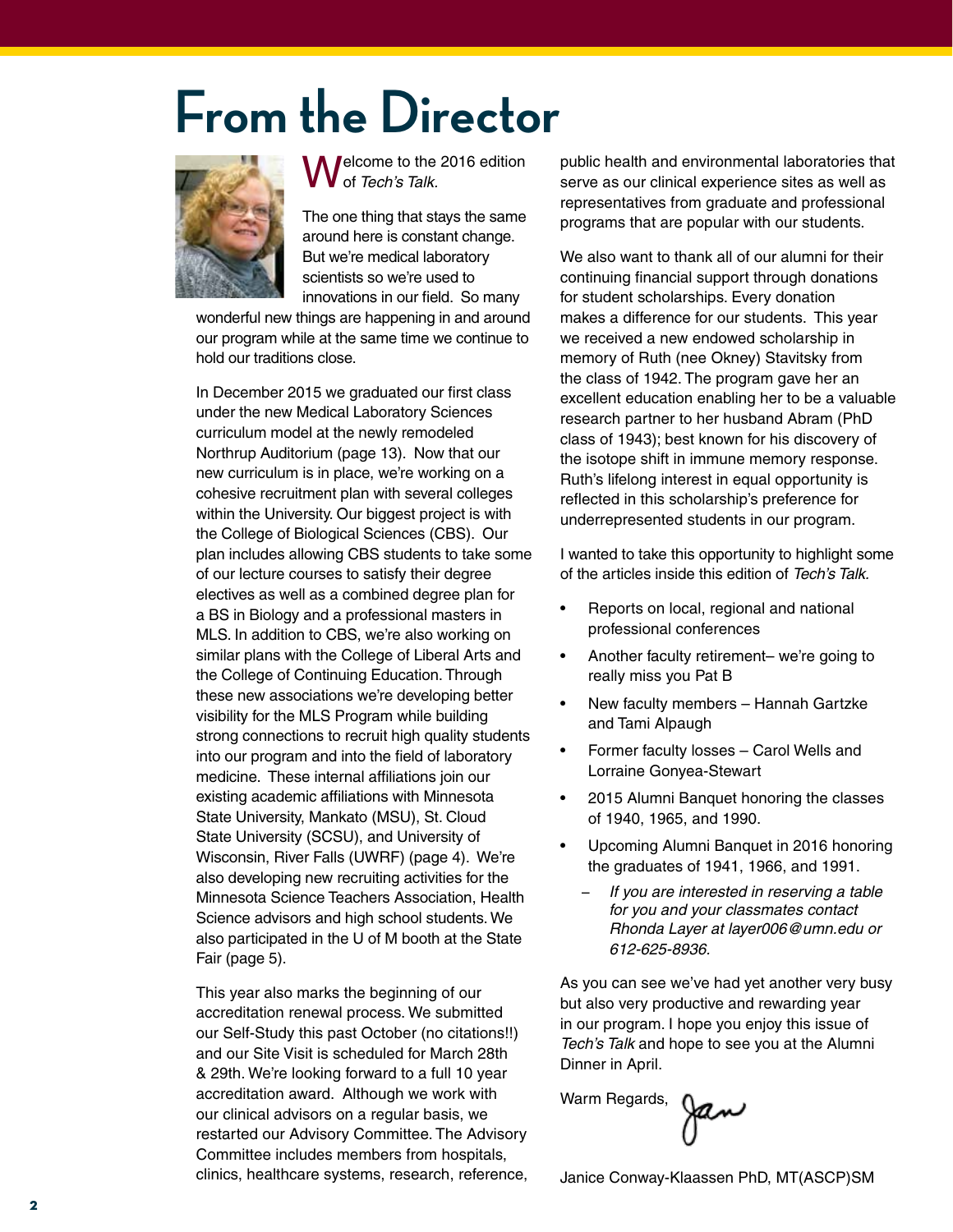# **ASCLS Annual Meeting CLEC 2015 & 2016**



The 83rd annual ASCLS **National meeting** was held in Atlanta, GA, July 28th – August 1st in conjunction with the Advanced Management Institute. The AMI began on Sunday, July 26th. For

two days attendees were able to attend sessions involving management topics that affect all areas of the laboratory.

Tuesday was a full day of governance starting with the annual board meeting and continuing with national committee meetings throughout the day. The meeting officially began on Wednesday with the Industry Award Ceremony, where Roche Diagnostics Corporation was awarded the President's Award. There was a tie for the Crystal Award between Beckman Coulter, Inc. and Siemens Healthcare Diagnostics. The Honorable Mention Award was presented to Bio-Rad Laboratories, Inc. The keynote was an interesting presentation on the lessons learned from the Ebola response from the perspective of laboratory safety. The rest of the week included many interesting and informative presentations from all of the laboratory disciplines.

Karen Larson, of the University of Minnesota Medical Center, is the new Vice-Chair of the New Professional and New Member Forum.

Minnesota came home with several of the awards that were given out at the National Meeting.

- Student Forum Leadership Award -Bridget Parsons
- **Bio-Rad Scientific Assembly Professional** Achievement Award – Deb Rodahl, Administration/QA/QC/Regulatory/ Industry/Consulting
- Keys to the Future Awards  $-$  Jenna Pruitt, Kelley Weber and Kristy Connors

The highlight of the national meeting for many was reconnecting with friends and colleagues from all over the country. The networking and exchange of ideas is an invaluable resource for Medical Laboratory Scientists at any stage of their career.

The 2015 Clinical Laboratory Educators'<br>
Conference (CLEC) was held in Cincinnati,

Ohio and although a snowstorm sent many people headed home early, there were still plenty of great sessions before the snow arrived. Dr. Conway-Klaassen presented a roundtable, *Challenges for MLS University Programs*. Other topics presented included using Pinterest to teach parasitology, teaching professionalism, legal issues associated with healthcare and education, laboratory simulations, talks for new faculty and for faculty looking to retire soon. Incorporating technology into the classroom, Interprofessional education, adding molecular diagnostics into the curriculum, writing in medical laboratory courses, and teaching patient safety were some of the topics that generated a great deal of interest. There will be more on these topics when CLEC comes to Minneapolis in February, 2016.

Drs. Janice Conway-Klaassen

and Donna Spannaus-Martin, who are serving as Co-Chairs for CLEC 2016, extended an invitation to those in attendance to come to Minneapolis, where the first CLEC was held in 1985. Although they couldn't promise there wouldn't be a snowstorm during the Minnesota CLEC, attendees could at least be reassured that with Minneapolis skyways, visitors wouldn't need to venture outside very much.



**Minneapolis** 

### **CLEC 2016 MINNEAPOLIS: BACK TO OUR ROOTS**

February 25-27, 2016



THE AMERICAN SOCIETY FOR<br>CLINICAL LABORATORY SCIENCE

CUNICAL LAB EXPO ADWANCED MANAGEMENT INSTITUTE JULY 29-AUGUST 4, 2016 PHILADELPHIA, PA

DETAILS TO FOLLOW WWW./ASCLS.ORG/ANNUAL MEETING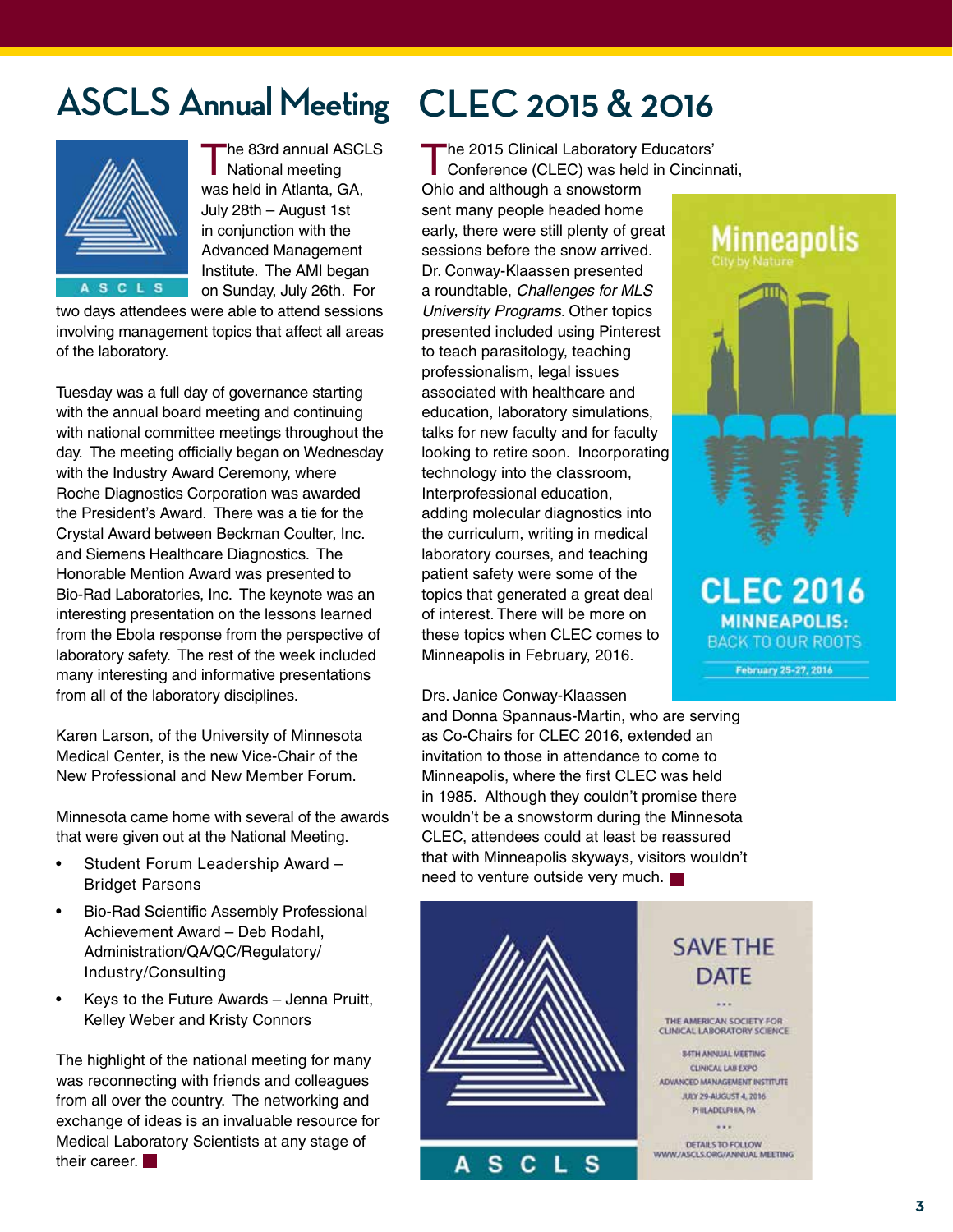# **ASCLS Region V Fall Symposium**

The ASCLS Region V 2015 Fall Symposium was held on October 1st and 2nd at the Arrowwood Resort in Alexandria, Minnesota. The Symposium is a collaborative effort between the ASCLS Societies of Minnesota, North Dakota, South Dakota and Wisconsin.

The program offers multiple opportunities for continuing education, exploring over 30 exhibitor displays, and networking. Dr. Sharon Ehrmeyer,

### **2015 Minnesota Laboratory Professionals Workforce Summit**

The Minnesota Laboratory Workforce Summit brings educators and employers together every few years to look at the need for laboratory professionals. The goal is to encourage medical laboratory sites to take on more students and for education programs to increase their enrollment.

On September 25th, HealthForce Minnesota brought together laboratory professionals at the CentraCare Health Plaza Education Center in St. Cloud, Minnesota to discuss the critical needs of the laboratory. Approximately 90 professionals from clinical settings, laboratory education, as well as individuals from hospital administration and human resources gathered for this meeting. There were several wonderful presentations and discussions. Topics included current laboratory workforce needs, the use of simulation in laboratory training, and the challenges for clinical sites taking medical laboratory students for clinical education. It was clear from the discussions that the need for medical laboratory scientists will continue to increase for the next 7-10 years.

Every month in Minnesota, (between 2013 and 2015), there were 25 to 30 new MLS job postings and approximately 20 new MLT jobs posted, according to data from CareerBuilder Supply & Demand. Despite this high demand from 2013 to the present, Minnesota MLS programs have only graduated 110 students and MLT programs have graduated 90 students. Additionally, the Bureau of Labor Statistics estimates this demand to increase by 22% by the year 2022.

Professor of Pathology and Laboratory Medicine at the University of Wisconsin School of Medicine and Public Health was the Friday morning keynote speaker. Sharon presented *The Individualized Quality Control Plan (IQCP): Where are we now? What needs to be done?*

Next year's Region V Fall Symposium will be held in Fargo, North Dakota on October 6th and 7th. We hope to see you there!

## **Academic Affiliations Add Quality Graduates to the Workforce**

As part of our mission to educate professional laboratory scientists for Minnesota and the surrounding area, the MLS Program has long-term



formal academic agreements with Minnesota State University, Mankato and St. Cloud State



University. This year we added University of Wisconsin, River Falls to our list of formal agreements with two

prospective university relationships we hope will be active by Fall 2017. This Fall we admitted one

student from St. Cloud, six students from Mankato and three students from River Falls. Students at these colleges complete their prerequisite courses at their home university and



then apply for admission to year 4 at the U of M MLS Program. The external academic affiliate students transfer the MLS Program courses back to their home institution for completion of their degree. They also receive a certificate of

**River Falls** 

UNIVERSITY OF WISCONSIN COMpletion from the MLS Program which appears on their U of M transcript.

Like all of our graduates they are then eligible for the ASCP Board of Certification exam. We are also developing formal advising plans for students in the College of Biological Sciences, College of Liberal Arts and the College of Continuing Education here at the U of M. By developing formal agreements and advising plans we hope to increase our visibility and draw the best and the brightest to our program.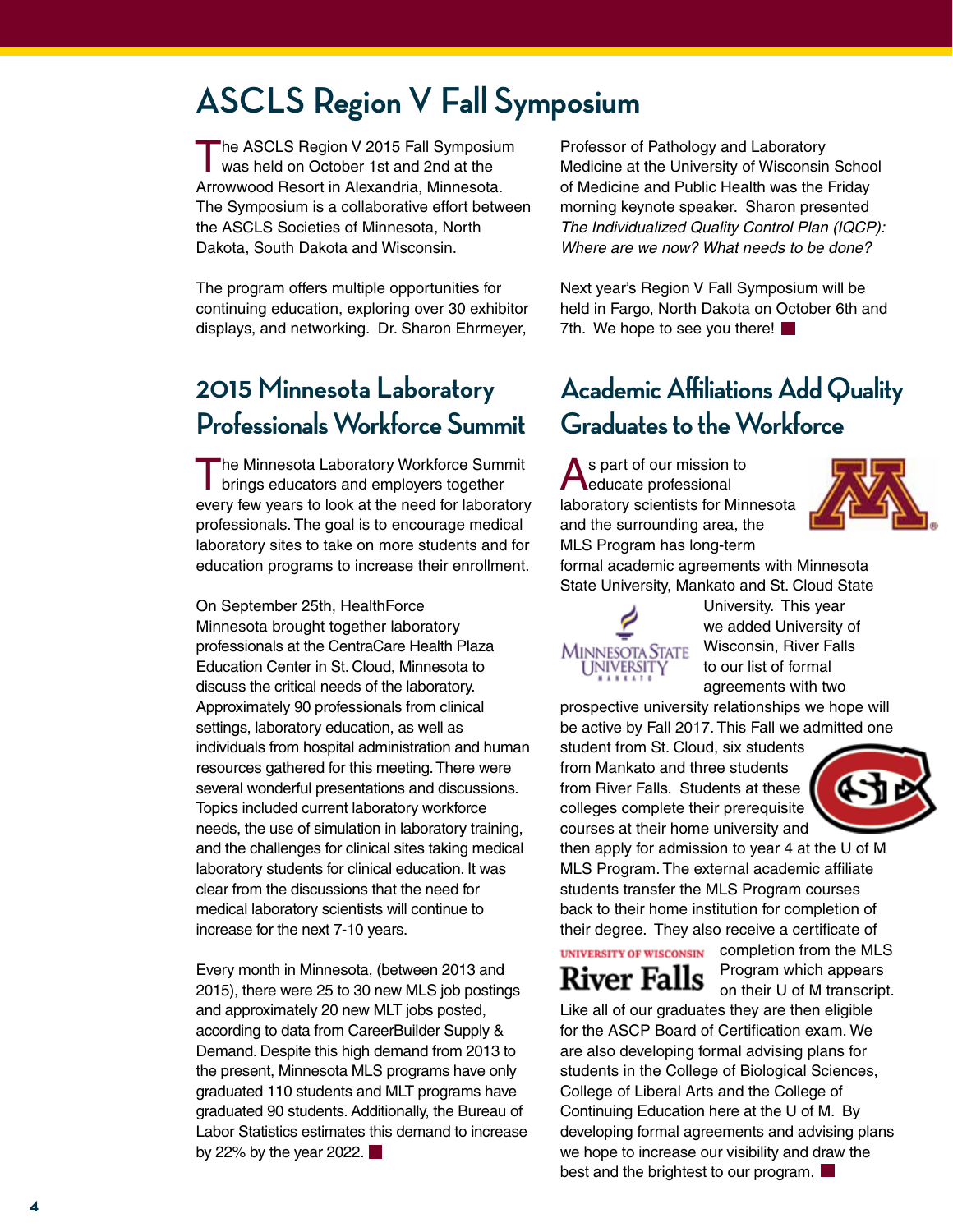# **Minnesota Clinical Laboratory Collaborative Meeting – April 2015**

### *Unique Collaboration of Organizations Provides Quality Opportunities*



The annual Clinical Laboratory Collaborative<br>meeting was in Rochester this year, April 29th – May 1st at the Mayo Civic Auditorium. The meeting is a collaboration of the laboratory professional groups in Minnesota including ASCLS, AACC, AMT, AGT, ACSP, MIMA, and CLMA.

When we speak to other colleagues around the country, it's apparent that we have a unique situation in Minnesota with the collaboration of all of our laboratory professional organizations. Pooling our resources gives us the opportunity to bring in national speakers and a large number of vendors, enabling us to offer high caliber CE opportunities to the technologists in our state.

The meeting included three days of education presentations, a vendor exhibit hall and several social activities for networking and fun. There were three outstanding keynote speakers and 44 breakout sessions for attendees to choose from.

There were tours of the Mayo laboratories for both students and interested technologists. The weather was perfect for walking around Rochester and seeing the changes connected with the Destination Medical Center being developed with the Mayo Clinic.

The Thursday evening social event was an interactive pub-style trivia game put on by Sporcle Live! Attendees broke up into groups



and competed for bragging rights and gift cards. The competition was fierce!

The exhibit socials featured great food and lots of networking both with vendors and colleagues. The always popular Silent Auction raised funds for student scholarships. The coveted item this year was the martini basket. It was another successful meeting and we should be proud to have such a great meeting in our state.

**Save the Date!!! CLC 2016 is April 25 – 27, at the Earle Brown Center in Brooklyn Center, MN.** 

# **Medical Laboratory Sciences at the Great Minnesota Get Together!**

The Center for Allied Health Programs was<br>invited to have an exhibit at the state fair this year and both the Medical Laboratory Sciences and Occupational Therapy programs participated. Faculty from the MLS Program wanted to educate fairgoers about the profession and the importance of medical laboratory scientists in the healthcare field. There was an

interactive display for fairgoers to see if they could match chromosomes into a complete karyotype. Numerous fairgoers, MLS practitioners, and interested students stopped to talk with the MLS faculty to learn about our profession. It was a busy day at the fair for the MLS instructors but it was

fun and we hope to return next year!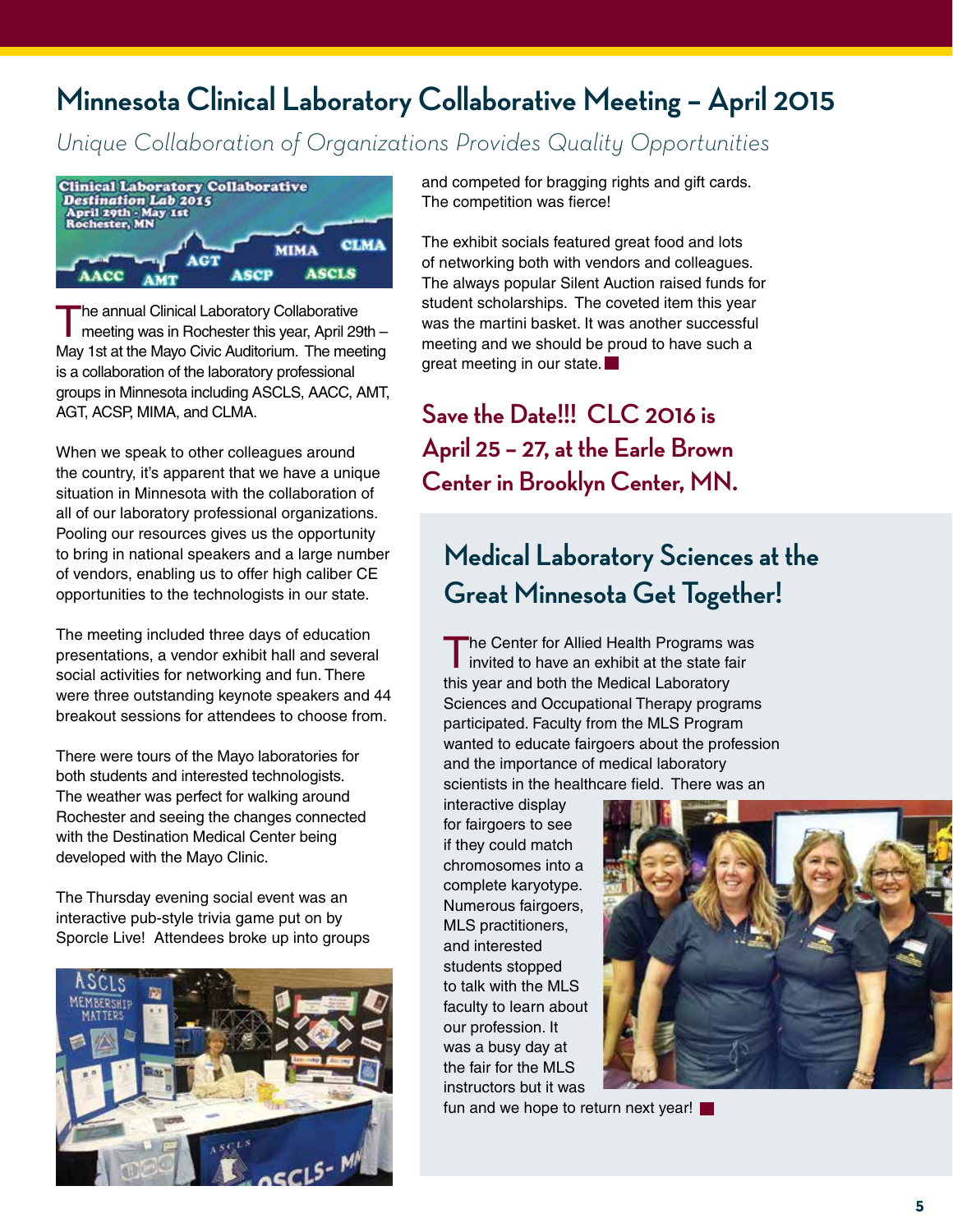# **Minnesota Science Educator Outreach**



To promote the University of<br>
Minnesota MLS Program and to educate others about the profession, five MLS faculty attended the Minnesota Science Teachers Association Conference on Science Education on February 21, 2015. The purpose of the conference was to provide high school science educators a chance to network and share new ideas to use in their classroom. Charlotte Romain and

Steve Wiesner presented an interactive session called *Bringing Medical Laboratory Sciences into Your Classroom* to approximately 30 high

school educators. This session provided handson guidance for performing laboratory testing related to the MLS curriculum using easy to find, non-infectious materials and recipes to simulate laboratory testing such as a urinalysis, blood typing, and infectious disease testing. Nicole Zahnle, Christine Maleck, and Lorna Ruskin assisted in the hands-on demonstration and a booth exhibit which provided information regarding the profession and the MLS program. Many educators requested more information about the program and the profession. The experience generated new ideas for recruitment and outreach opportunities.

# **What's New at the U! Follow the Crowd** *by Amy Sitze*

When Warren Bischoff faced a bone marrow<br>W transplant to treat his non-Hodgkin lymphoma in 2008, he was realistic about his chances of survival. "There was a very good chance I was going to die," he says.

> The senior managing director at RBC Wealth Management in Washington, D.C., decided to do his part to help researchers work toward a cure for his disease. Along

with his family and friends, he raised \$83,000 for lymphoma research through a fundraising bike ride. "Taking action helped me deal with my cancer," says Bischoff, who is cancer-free today, "and it helped other people take action on my behalf." So when his friend and fellow RBC executive Kevin (whose last name is omitted to protect his privacy) began treatment at the University of Minnesota for pancreatic cancer this year, Bischoff once again took action. He used the U of M's new crowdfunding tool to launch a fundraising campaign called Breaking Bald, in which 12 RBC colleagues across the nation shaved their heads in Kevin's honor.

The campaign exceeded its ambitious \$50,000 goal, with funds earmarked for the U's Pancreatic Cancer Research Fund. Whether it's a bike ride like Bischoff's or a campaign to fund a student-run literary magazine, group fundraising efforts can have

powerful results. The U of M's new crowdfunding

website, launched in November 2014, allows anyone to create a page, set a goal, and begin raising funds for meaningful causes at the U. Unlike commercial tools, the site doesn't charge an administrative fee, which means 100 percent of each donation goes to the designated cause.

There are two main ways to raise funds: a team page or an individual page. On an individual page, multiple donors use one page to give to a cause. On team pages like Bischoff's, multiple users create pages that raise money for the same cause and goal. For example, many participants in the popular Goldy's Run, which raises money for U of M Masonic Children's Hospital, choose to create team pages in which groups of people band together to encourage friends and families to donate often in honor or memory of a loved one. This past year, individuals and teams participating in Goldy's Run brought in \$21,536 through the crowdfunding tool.

For Bischoff, crowdfunding has been more than just a fundraiser—it's an opportunity to do something positive in the face of a horrible disease. "We often feel helpless when it comes to helping our friends who are facing cancer," he says. "This gives us a chance to fight back, show we care, and have an impact."

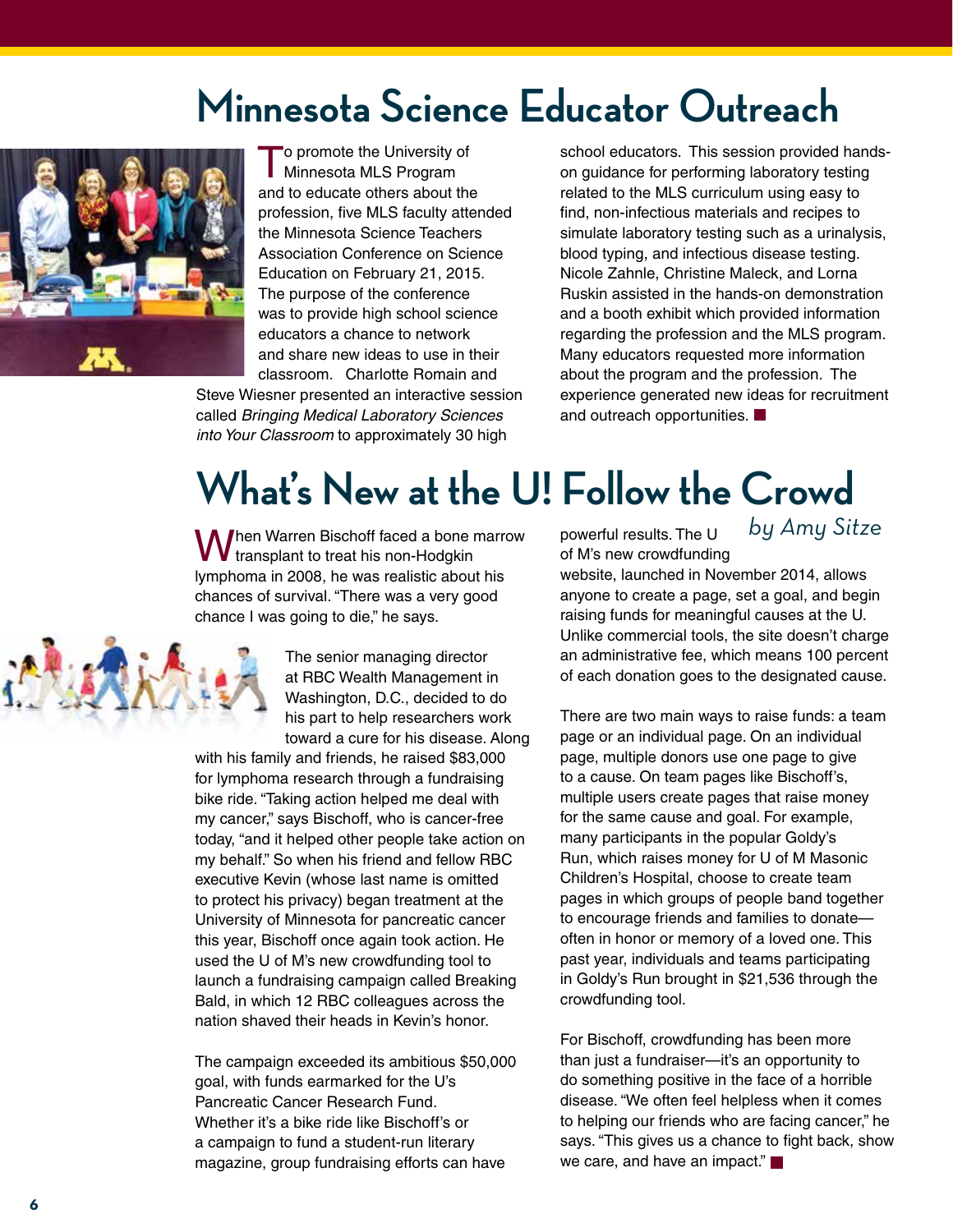# **For the Zachs and the Karens** *By Nicole Endres*

The families of Zach Sobiech and Karen<br>Wyckoff are supporting promising new osteosarcoma research at the Masonic Cancer Center, University of Minnesota.

For Masonic Cancer Center scientists Branden Moriarity and David Largaespada, it's about the Wyckoffs, the Sobiechs, and thousands of other families who are all too familiar with osteosarcoma and its devastating effects. These families fuel the researchers' passion to cure this often deadly form of bone cancer. And they recently got a little closer to that goal.

A new mouse model developed at the Masonic Cancer Center has revealed the genes and pathways that, when altered, can cause osteosarcoma. The information could be used to improve treatments for future patients. Their discoveries were published in the respected journal *Nature Genetics* in May.

"Human osteosarcoma tumors are so genetically disordered that it's nearly impossible to utilize the usual methods to identify the genes associated with them," says Moriarity, an assistant professor in the University of Minnesota Medical School's Department of Pediatrics. "This model offers the first opportunity to identify and understand the genetic drivers of osteosarcoma on a broad scale."

The research was funded by the Karen Wyckoff Rein in Sarcoma Foundation and the Zach Sobiech Osteosarcoma Fund of the Children's Cancer Research Fund, as well as the National Cancer Institute and American Cancer Society.

"Philanthropy played a major role in helping us to establish the mouse model we used," says Largaespada, a professor in the departments of Pediatrics and Genetics, Cell Biology, and Development. "Moreover, we used philanthropy to study specific osteosarcoma genes further. Without these funds, we could not have gone as fast or as far in this work, perhaps delaying delivery of new cures to patients."

The scientists' genomic analysis uncovered several osteosarcoma genes that make proteins that could be targets for therapies in the future. They found that the genes SEMA4D and SEMA6D were expressed at high levels in more than half of all human osteosarcomas.

"SEMA4D seems to cause many human osteosarcomas to grow out of control," says Largaespada. Inhibiting the expression of that gene could help stop the growth of osteosarcoma.

The U of M team's progress brings hope to many who have seen this "horrible, ugly disease" firsthand, says Laura Sobiech, whose son Zach died of osteosarcoma in 2013.

"They are the superstars that nobody knows," she says of the researchers. "They are in this for reasons that go so far beyond just recognition. They truly care about these kids. I have hope



now, and it's because of that team."

Pete Wyckoff, whose daughter, Karen, died of sarcoma in 2001, agrees that it's easy to support this team of "bright, committed researchers" who have their hearts in the right place.

"We're very proud that we were in on the ground floor to help make this idea happen," he says.  $\blacksquare$ 

# **Introducing Gold Mind**

There are a million websites where<br>you can get information on everyday problems and insight into today's pressing issues. The University of Minnesota Alumni Association has made Gold Mind available to you as a source you can trust! Gold Mind is a collection of online videos on topics presented by University experts on health, career, arts and culture, publishing and traveling. UMAA also presents an Alumni Webinar Series where you can ask the speakers questions to get exactly the advice you need. Here's where you can find Gold Mind: http://z.umn.edu/goldmindot.

*(Photos: J. Dunn Photography and courtesy Wyckoff family)*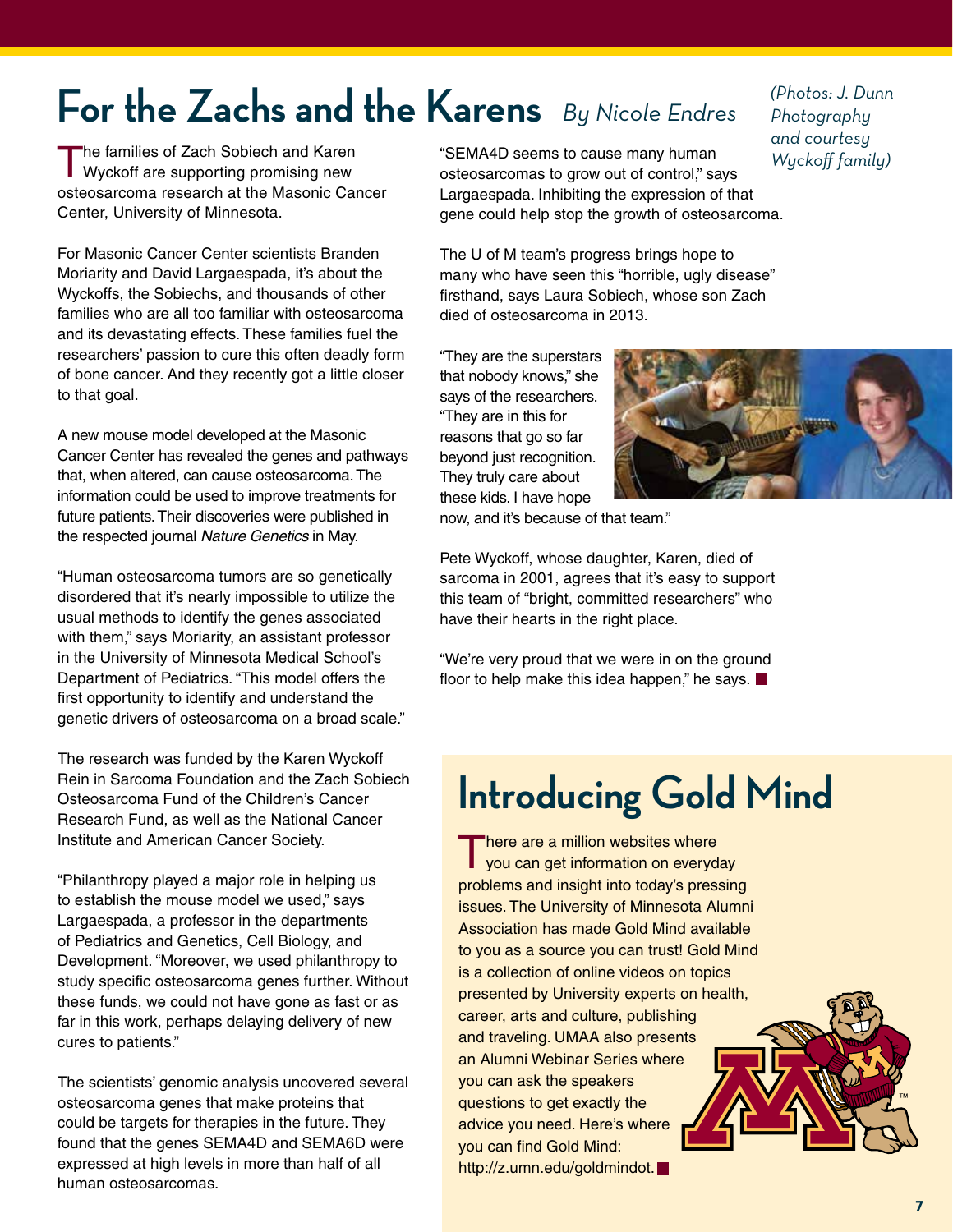# **The Power of Giving**

A lumni play a huge role in supporting our students through<br>Agenerous donations to our program. Each year donations to our scholarships make it possible for students to afford textbooks needed for classroom success, meet the increasing cost of tuition, or to find

temporary housing during clinical rotations in rural Minnesota. Many students would find it difficult to begin their new careers as medical laboratory scientists without such support. We want to thank everyone who generously donated in 2015 and continue to ask for your help in 2016 – no matter what the size of the donation. *Below is a listing of the students you have helped through your scholarship donations in 2015.*

#### *Alumni Fund Scholarships*

- Clustelle Charles
- Courtney Truax
- **Haley Vaith**
- **Molly Weavers**
- **Molly West**
- David Wildeman
- **Brook Wilson**

#### *Yvonne Chenoweth Cooke Scholarship Fund*

- Monica Halbur
- **Elizabeth Wehlander**

#### *Gonyea-Stewart Scholarship Fund*

- **Molly Weavers**
- **Brooke Wilson**

#### *Karen R. Karni Scholarship Fund*

- Fahima Abdi
- Clustelle Charles
- Sarah Haerle
- Christopher Junko

#### *Audrey Dorsen Lapeyrouse Scholarship*

Elizabeth Wehlander

#### *William A. O'Brien Scholarship Fund*

- Yuqing Chen
- **Turri Geleto**
- Davika Richter
- • Hannah Schultz
- Jonathon Throndson
- • Huy Tran

### *Clarice J. Olson*

#### *Scholarship Fund*

**Madeleine Otis** 

#### *Abner M. Neeley Scholarship*

- • Abdikani Ali
- Malake Araya
- Siyad Ayub
- • Daniel Christensen
- **Bereket Demissei**
- 

#### *Abner M. Neeley Scholarship (cont.)*

- Erin Fredell
- Monica Halbur
- • Elizabeth Hilfers
- **Lindsey Hoffman**
- • Kenneth Jombwe
- Ashley Kirberger
- • Rachel Lee
- Joseph Leprince
- • Aliaksandra Liapich
- • Lan Liu
- • Helen Maddix
- Caitlin Mein
- Danelle Murray
- Ngan Ngo
- • Miranda Nibbe
- • Samantha Quandahl
- • Jacqueline Salden
- • Adam Snow
- Joshua Stoner
- • Harumi Tanikawa
- Ka Thao
- **Haley Vaith**

# **ASCLS-MN Scholarship Winner**

Every year ASCLS-MN awards four scholarships to students enrolled in a Minnesota based Medical Laboratory Sciences program. This year Christopher Junko, a University of Minnesota Rochester student, received a \$1500 scholarship funded by United Hospital Foundation - Claussen Fund. Chris is a nontraditional student who decided to go back to school in 2012. With the support of his wife, he graduated from Inver Hills Community College (IHCC) and transferred to University of

Wisconsin-River Falls which is an affiliate of the University's MLS program. Besides beginning an exciting career in healthcare upon graduation, Chris intends to volunteer at elementary schools to promote the importance of math and science careers. Congratulations, Chris, on your scholarship award!





- 
- 
- **Eric Freeman**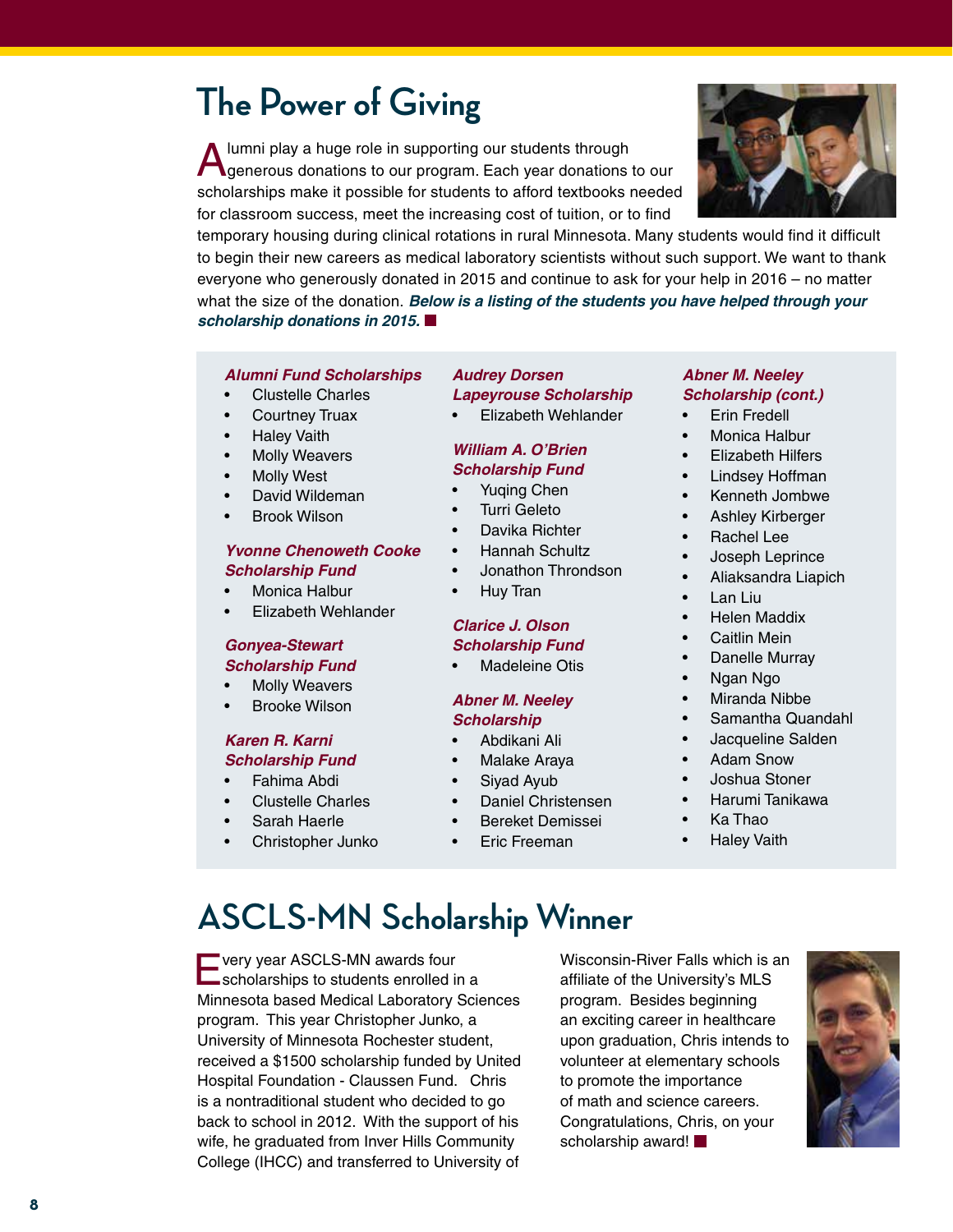# **Thank You for Your Generous Contributions to the Medical Laboratory Science Program in 2015**

#### *\$1001 to \$2000*

- • Stella S. & Marvin D. Cook
- Karin J. Libby/Living Trust

#### *\$500 to \$1000*

- • Joanne S. & Lee W. Arvid
- Kathleen A. & David R. Carlsen
- • Clareyse Nelson Fund-Mpls Fdn
- • David E. Ellis
- Stephen J. & Susan K. Fautsch
- • Marcine J. Forrette
- • General Mills Fdn
- • Todd C. & Mary E. Jacobson
- • Billie Anne Juni
- • Barbara J. Moser
- • Clareyse E. Nelson
- • Marilyn D. Olson
- • Sandra R. Rutzick
- • Verne E. & Phyllis J. Weiss
- • Andrew R. Yue

#### *\$100 to \$499*

- • Anonymous Donor
- Marilyn T. Budge
- • Kimberly A. & David W. Butler
- Annie O. Chow
- • Robert A. Dahl
- • Sharon M. Deml
- • Robin L. Donner
- • Mary J. Eaves-Raich & John J. Raich
- • Grace M. Ederer
- Claudine E. Fasching
- • Catherine L. & John W. Foster
- • Linda L. Fredrickson
- • Reggie L. Gausman
- • Mardie G. Geiser
- Kathryn H. Glen
- • Carol M. Gonzales
- • Marilyn J. Halonen
- Carol L. Harris
- Ruth M. Hartman
- • Jacquelin A. Heggernes
- Karen K. Huff
- • Phyllis M. Jacobs
- Rita M. Jacobson
- • Stephen J. & Lisa J. Jarvis
- Shirley E. & Robert S. Kenning
- • Sridhar & Usha R. Kota
- • Patricia J. Kriesel
- • George Kuprian
- • Vickie L. Larson
- • Linda A. Lewis
- • Jean J. Linne
- • Connie J. Luebke
- Marilyn J. Lueck • Betty L. McMartin
- • Arlene M. Meadows
- Lois G. Meiners
- • Barbara G. Melamed
- • Brian J. Meline
- • Diane M. Michalik
- Donald M. & Kathleen W. Nadreau
- Beverly R. Ness
- • DeVonne J. & Dennis E. Nilsson
- • Patricia L. Norgren
- • Joseph D. & Joan L. Novak
- • Jeanne C. Olsen
- • James R. & Sheryl F. Olson
- David J. & Mary Jo Pennington
- • John J. & Donna J. Plunkett
- • James H. & Elberta L. Prestegard
- • Thelma J. Purcelli
- • Kathryn L. Rantala
- • Kathleen K. Reimers
- • Karen L. Ringsrud
- • John L. Roesler
- Betty D. Roskos
- Dale W. & Cheryl M. Rozeboom
- • Laura G. Rude
- • James G. Ruggles\*
- • Norynne M. Schiminsky
- • Michael R. & Kathleen P. Tekautz
- Katherine A. & Wayne J. Vagts
- • Aija K. Vikmanis
- • Kent D. & Marcia K. Wall
- • Nettie M. Warwood
- • Donna J. Wieb
- • Xcel Energy Fdn
- Michael E. & Carolyn A. Young

#### *Up to \$100*

- • Susan A. Adlis
- • Umalkair Y. Amare
- • Eleanore A. Bredvold
- Mary E. Clay
- • Joanne G. Deden
- • Barbara M. Deisting
- Donna E. Dzubay
- • Lorilee B. Echternach

**If you wish to make a contribution, please visit:** 

**cahp.umn.edu/give-to-cahp-programs or call: U of M Foundation at 800-775-2187**

• Alexander S. Edorh

• Pamela R. Elliott

• Carol I. Evans

• Harriet D. Fritts • Barbara A. Getchell • Barbara J. Gilbert • Sandra L. Gould • Carol K. Johnson

• Brian L. Lauber • Janice C. Lohman • Patricia H. Long • Melissa L. Love • Leslie A. MacKichan

• Mary Lou G. Mohn • Judith A. Nelson • Lucille K. Norman • Anita A. Oakman • Kristin L. Odom • Wendy L. Oien • Ferdinanda L. Otness • Sandra V. Pearson • Jean E. Peterson\* • Alice E. Pierce • Mary Lou Pogue • Barbara J. Reinhardt

• Arthur T. & Kay E. Emmons

• David J. & Julie M. Fanger • Richard J. & Susan K. Feist

• Mary E. & George A. Kuhlmann

• Marvin L. & Cynthia A. Menken

• Marilyn J. & Gregory P. Rynders

• Howard Collins Pierce in memoriam

• A \$100 anonymous donation was made in memory of Carol Van Halle,

and Mrs. Howard Pierce

Class of 1965

\* Deceased

• Sandra L. Sauer • Clarice M. Seim • Kathleen Skradski • Kathryn L. Smith • Lois J. & Peter M. Smith • Pamela D. Swanson • Mary A. Thornquist • Joy A. Tkachuck • Constance C. Verre • Judith A. Winter • Becky L. Wong • Sharon E. Wurst

**9**

• Leanna L. Erickson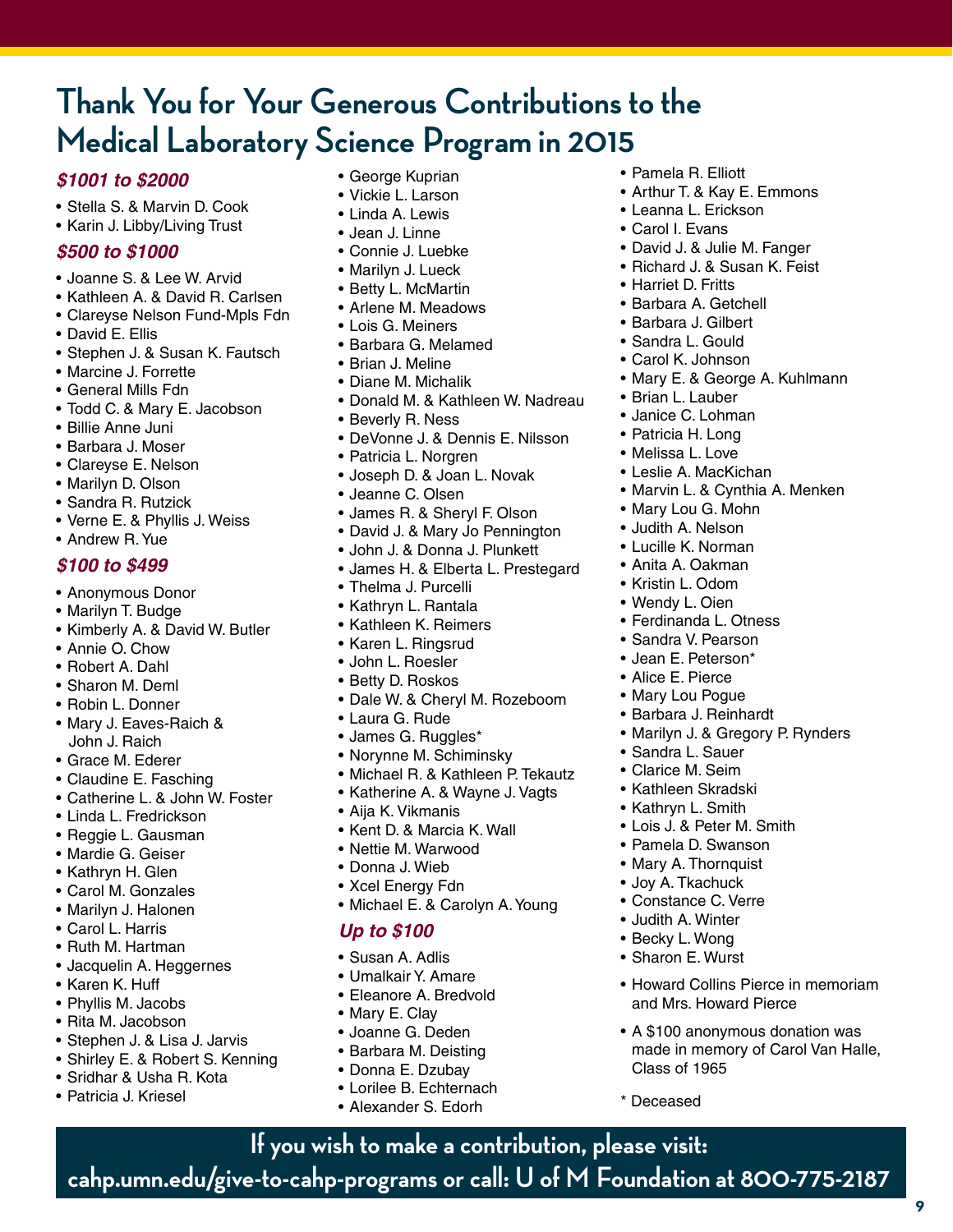# **Student Spotlight**

#### **HARUMI TANAKAWA – Year 4**



Harumi came to the United States in 2010 from Ishkari, Japan, leaving her entire family, to

pursue her education. She attended community college in California majoring in pre-nursing. After taking a microbiology course and volunteering in a hospital patient care unit, she decided MLS was for her. That decision led her to Mankato, Minnesota to complete her prerequisites for MLS, and she is now earning her first degree at U of M Rochester. After graduation, she would like to gain experience in both urban and rural hospitals. Her interests also include working in healthcare facilities in developing countries. She likes helping people, hanging out with her friends, reading and watching television shows from different countries. Harumi also enjoys cooking with friends and eating too much of their tasty creations.

#### **TURRI GELETO – Year 4**



Turri Geleto was born in Ethiopia and moved to the United States in 2005 at the age of 14. He has completed

the credits for a physiology degree here at the University and will be graduating with a BA in physiology along with a BS in Medical Laboratory Sciences. The MLS Program was recommended to Turri by other students when he was a sophomore. He chose this program because he enjoys working in a laboratory setting, utilizing technologically advanced instruments, and performing tests. He also sees this career as an opportunity to contribute to quality care for patients. Turri hopes to work in the chemistry department in a hospital laboratory here in Minnesota. Turri is an avid sports fan. He loves playing soccer in his spare time and also enjoys cheering on his favorite teams: the Minnesota Vikings and the Minnesota Timberwolves.

#### **SAMANTHA SCHUTZ – Year 3**



Samantha considers herself a bit of a nomad who has lived in five states and another country. She has a large family spread out

across the country, but Rochester is home for now so she can be nearer to her grandparents. Samantha decided to pursue an MLS degree when she heard about it from an organic chemistry classmate. Upon finding out more about a career in MLS, she decided that the opportunities were just the ticket for her. She's especially excited about the challenges, the variety of specialties, and flexibility of MLS. Her plans after graduation include putting her knowledge to work and eventually going to graduate school. However, she's looking forward to having an MLS degree that she can use throughout her lifetime. Samantha's hobbies include her love of animals, especially horses. She also likes to bead and enjoys outdoor activities. Samantha previously worked as a certified nursing assistant and is also a licensed massage therapist in Hawaii!

#### **JAQUELINE SALDEN OTTO – Year 4**



Jacqueline Salden Otto was born and raised in Waconia, Minnesota. She has been married to her wonderful husband Ben for three years and together they have two "kids," a pair of Boston Terriers named Zoe and Ruby. Throughout

her biochemistry course work she found that her most memorable classes were spent in the laboratory setting and she made plans to continue her education in a medical program. These plans were delayed due to family financial challenges. In order to help her family Jackie put her career goals on hold. Jackie has now shifted gears to pursue her dream of working in the healthcare field after being accepted into the University of Minnesota MLS Program. After graduation Jackie hopes to work in microbiology in a hospital laboratory setting. During free time Jackie enjoys baking and softball, and has recently taken up the game of golf with her husband.

#### **JACOB TIEGS – Year 3**



Jacob Tiegs comes from the small town of Henderson, Minnesota. He spent most of his childhood on his grandparents' farm. Jacob learned about the MLS program in microbiology class. His instructor made it sound like the coolest career ever. Jacob

found an article that compared an MLS career to being the detectives of the medical field. Jacob also appreciates that the field will continue to evolve with advancements in technology and the biological sciences. An avid climber, he spends his free time at the climbing gym and, whenever possible, at the local crags. When he is not climbing, he enjoys watercolor and drawing. After graduation Jacob would like to move out west for the opportunities in big wall climbing, and eventually to further his education in the field of molecular biology.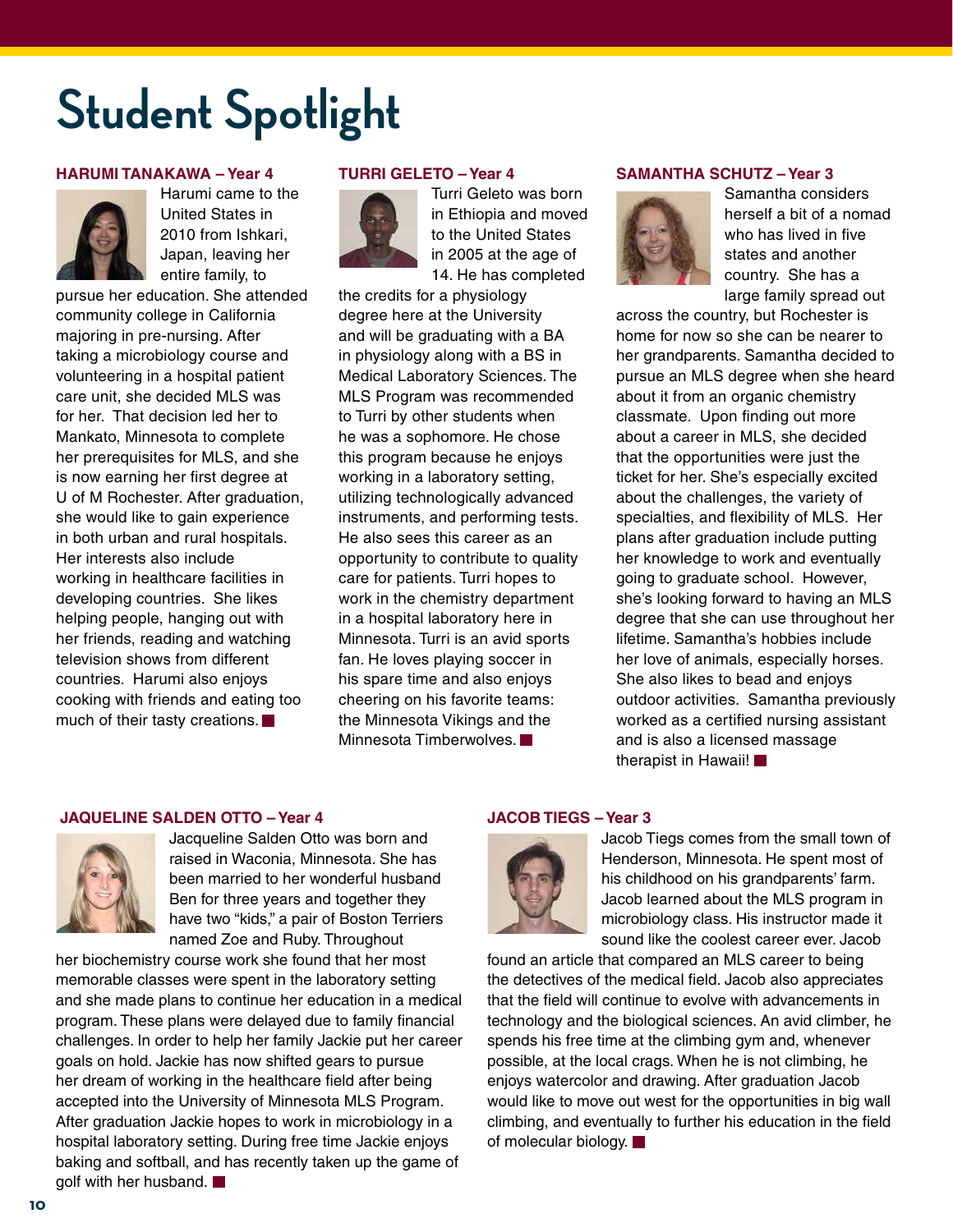# **Students in Action**

## **MLS Student Bake Sale**

The MLS Class of 2015 held their first bake<br>sale in the Phillips Wangensteen Building on April 10, 2015. What a success! The students, under the guidance of MLS Program Laboratory Manager Christine Maleck, raised \$200 which was used to supplement the

students' attendance at the 2015 Alumni Banquet. **Students** and faculty contributed



the baked goods. Not only did the students earn money for the Alumni dinner but they were also great ambassadors for the program as they wore their new MLS t-shirts and enlightened customers about the role laboratory professionals play in patient care. "People were very generous! It was great to see the support for the program and the MLS community." *Hannah Schultz, Class of 2015* 

## **ASCLS Student Forum Chair**

my Blumke is this year's ASCLS-MN Student Forum Chair. One of her first actions as the Student Forum Chair was to

attend the Annual Meeting in Atlanta. Amy reported that it showed the importance of her role as a representative of the next generation of medical laboratory professionals. She was involved in planning the Annual Student Night on November 4th at which a career panel spoke to students about the various career paths one can take with an MLS or MLT degree. There were also



presentations about interviewing techniques, scholarship opportunities, and the BOC exam. Amy is also currently in the process of forming a committee of students who will help raise awareness of ASCLS and in planning future fundraisers and other events.

# **Student Scrubs**

The class of 2016<br>
is the first cohort required to wear scrubs for lab days and clinical rotations.



The logo was designed and the first sets of



scrubs were ordered last spring by students in the class of 2015. The scrubs look professional and quickly identify our students as University of Minnesota MLS Program students. The response from students and the clinical sites has been positive.

# **Lab Week Celebration! April 19 – 25, 2015**

Medical Laboratory **Professionals Week** (MLPW) is a time to promote and celebrate the laboratory profession. Students, faculty, and staff celebrated with a pizza potluck and bowling on Monday. We also had a recruitment table in Phillips Wangensteen Building on Tuesday and a baby picture contest on Thursday. It was a great week to share our pride in the Medical Laboratory Profession and to wear our new MLS t-shirts! Thanks to

all who participated in making this year's MLPW celebration a success!

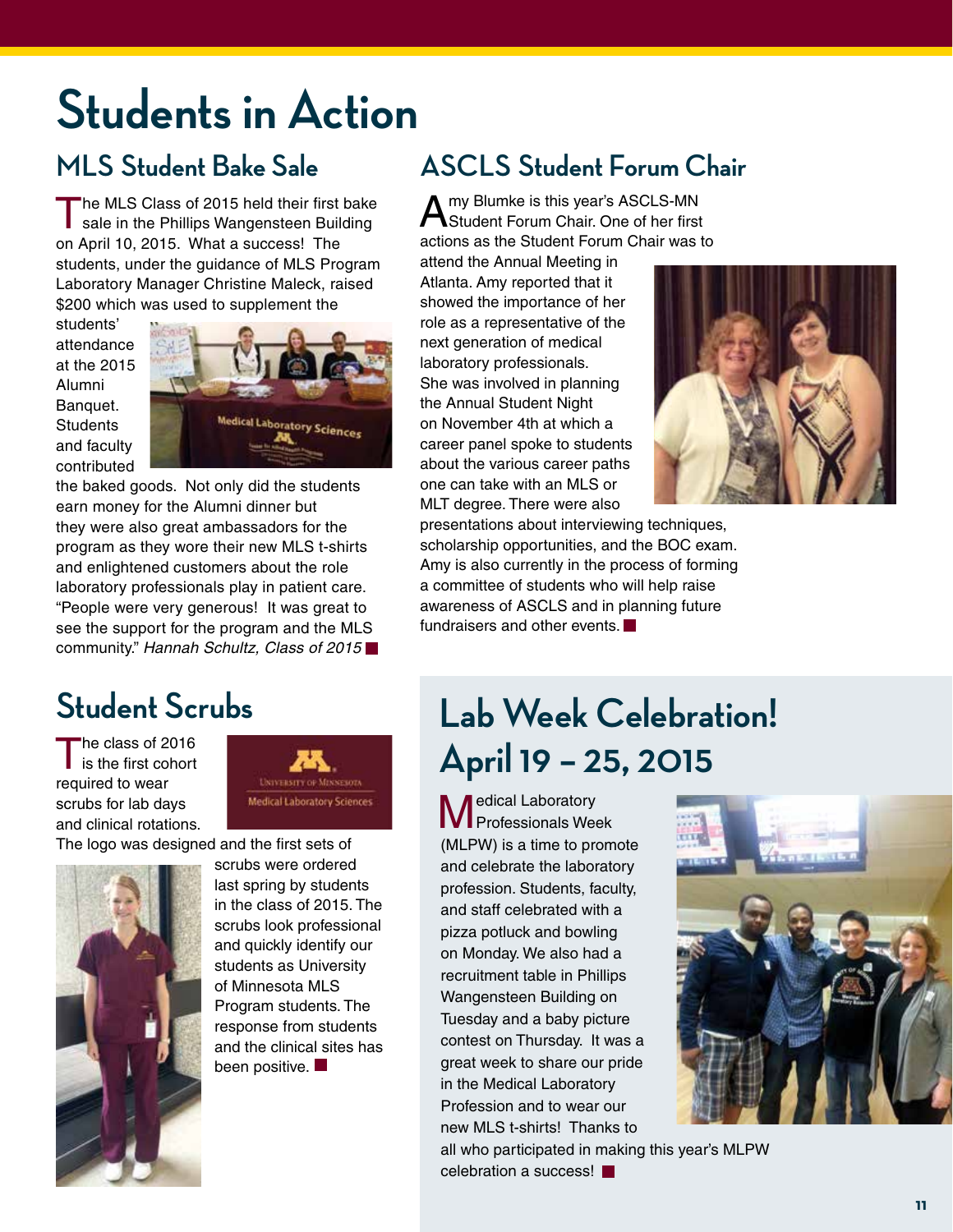# **Focus on Faculty**

# **New Faculty!**



#### **HANNAH GARTZKE**, Teaching

Specialist, joined the MLS Program in the summer of 2015 where she is assisting course directors during student labs. Hannah graduated from the University of Wisconsin-La Crosse with Bachelor of Science degrees in Clinical Laboratory Science and Biology. Hannah came to us from Fairview's MLS Program where she

was an education coordinator and program supervisor. Hannah is taking graduate CLS classes at Rutgers University. When she's not at work, Hannah is busy chasing her 1 year old daughter chase their dog around.



**TAMI ALPAUGH**, Director of Clinical Education, joined the Medical Laboratory Sciences Program in August of 2015 where she coordinates the clinical experience for year 4 students. She earned her Bachelor of Science in Clinical Laboratory Sciences from North Dakota State University in 2009 and her Masters of Science in Management from

Walden University in 2015. Tami previously worked at the University of Minnesota Medical Center in several different roles including technical lead and supervisor. Tami loves spending time with her family and travelling.

### **Charlotte Romain Named ASCLS-MN Member of the Year**

**CHARLOTTE ROMAIN** was named the ASCLS-MN 2015 Member of the Year which recognizes a member who has contributed significantly to



the field of clinical laboratory science in the past 5-10 years and who has, by outstanding example, inspired others as an active member in the organization. Charlotte has been a member of ASCLS for over 20 years. In 2009, she participated in the ASCLS National Leadership Academy and has been a strong leader in the profession ever since! This year, she has also been instrumental in getting the word out about the University of Minnesota Medical Laboratory Sciences Program by having a booth at the annual Minnesota Science Teachers' Convention and recruiting at local high schools.

### **Goodbye to Former Faculty & Friends**

**LORRAINE GONYEA STEWART**, age 92 of St. Paul, died on October 17, 2015. She attended St. Scholastica College for two years, and



graduated with a BS in Medical Technology from the University of Minnesota in 1944. She obtained a masters degree in anatomy and pathology and taught a generation of medical

technologists and medical students at the University. She was a Fulbright Scholar to Norway in 1955 where she conducted research on blood coagulation leading to the discovery and production of ferritin. She contributed most of the proceeds to the MLS Program scholarship fund in her name. She was Senior Editor of the Clinical Chemistry Section of the American Journal of Medical Technology. After retirement in 1984, she was a volunteer at the Minnesota History Center, a benefactor of the Minnesota Historical Society, and remained active in the Minnesota Symphony, Walker Art Center and Guthrie Theater.



With sadness, we report that **CAROL L. WELLS** passedaway following a long battle with breast cancer. Over the course of her career, Carol selflessly shared her expertise with Medical Laboratory Sciences students, teaching pathogenic microbiology for

over 25 years. Her dedication to the Program was unparalleled and she cherished the relationships she forged with others within the program after she stopped teaching. She twice served as the Program Director and successfully led the program during a difficult transition to incorporate online, digital education models. In all of her endeavors at the University, she constantly defended the rights of faculty to academic freedom and fair and equal treatment. She mentored undergraduate and graduate students alike and changed the lives of countless students for the better. Carol was an enthusiastic scientist, consistently funded by the NIH as well as the author of innumerable publications (well over 100). In spite of her scientific accomplishments, she was forever proud of her undergraduate degree in medical technology and of the profession. Carol's wit and wisdom will surely be missed by all who knew her.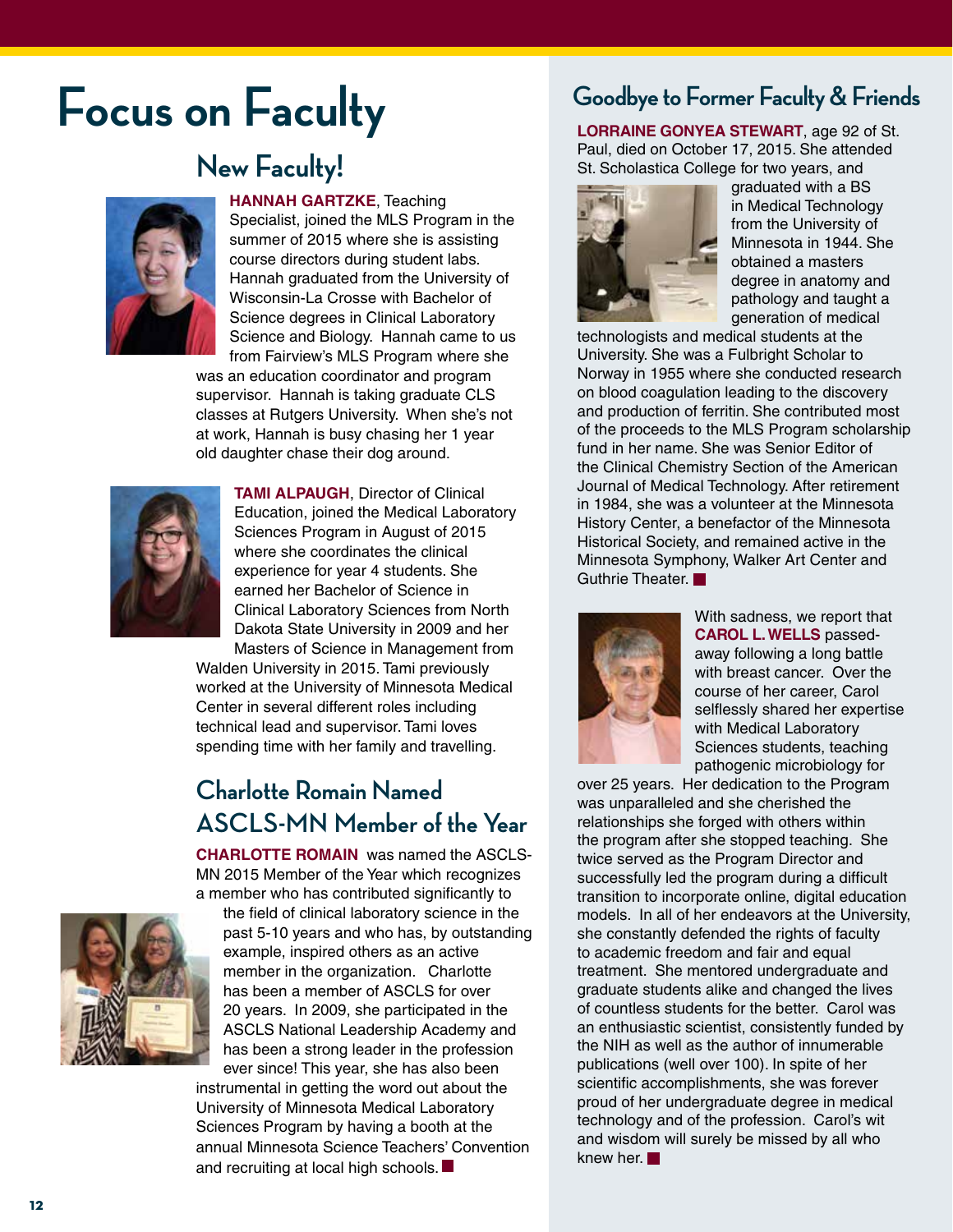# **Commencement for the Class of 2015**

The Center for Allied Health Programs held its annual graduation ceremony for the Medical Laboratory Sciences and Occupational Therapy students on December 18, 2015, at Northrup Memorial Auditorium. Dr. Stephen Wiesner led the procession, carrying the ceremonial mace of the University of Minnesota, followed by faculty, distinguished guests, and graduates.

Dr. Charles Christiansen, the former Director of the Center of Allied Health Programs, delivered the commencement address. Dr. Christiansen urged students to seize the day and to follow the 4 "L's" of life: live, love, learn and leave a legacy as healthcare professionals.



The student address was given by Hannah Schultz. Hannah stressed that, "a successful medical laboratory scientist must have a love for science, compassion for others, an ability to

you must be a team player." She encouraged students to be an advocate for the profession by being a voice on the medical team and in the community.

adapt quickly in stressful situations, and most importantly,

Each student was presented their diploma as they walked across the stage and received congratulatory handshakes from the Honorable Laura Brod, University of Minnesota Regent; Dr. Allen Levine, Vice Provost, Faculty and Academic Affairs; Dr. Barbara F. Brandt,



Associate Vice President for Education in the Academic Health Center, and Dr. Janice Conway-Klaassen, Program Director of the Medical Laboratory Sciences Program.



A reception followed the ceremony for the graduates, guests, faculty and staff of the Center of Allied Health Programs.

#### **Congratulations graduates!**

Fahima M. Abdi Melake W. Araya Siyad A. Ayub Caitlyn L. Beck Clustelle Nielle Charles Daniel J. Christensen Erin E. Fredell Allison E. Germ Bereket A. Getachew Dylan T. Gilbertson Laurie M. Haas

Gutama Azhar Hamza Mustafa R. Hassan Elizabeth C. Hilfers Breanna R. Jaycox Ashley S. Kirberger Aliaksandra A. Liapich Ayub H. Limat Lan Hy Liu Kajsa L. Mader Caitlin M. Mein Jessica M. Melnichuk

Emily J. Meyer Danelle H. Murray Nicole M. Nelsestuen\* Ngan Vo Ngo Vitaliy V. Perepelitsa Melinda Thanh Tuyen Pham Samantha R. Quandahl Davika S. Richter Hannah B. Schultz Hiruy Tessema Jonathon L. Throndson

Huy Huu Tran Courtney L. Truax Elizabeth J. Wehlander Molly E. West David B. Wildeman, Chee M. Xiong Maxamed Mahdi Yussuf Zahra Zhian

# **Thank you to the 2015 Clinical Affiliates!**

During the summer and fall<br>
Semesters in 2015, 40 clinical affiliates took 43 senior students for their 12 week clinical experience in the areas of chemistry/UA, hematology/coag, transfusion medicine, or microbiology. We are thankful for their ongoing support of our MLS students and program.

*ACMC-Willmar Allina Health System Avera Marshall Regional Medical Ctr. CentraCare Health: Essentia Health: St. Joseph's Medical Center St. Mary's Medical Center Fairview Health System: FirstLight Health System HealthEast Care System:*

*HealthPartners: Hudson Physicians S.C. Mayo Clinic Health System: Minneapolis VA Health Care System Minnesota Department of Health Northfield Hospital North Memorial Medical Center Rice Memorial Hospital Ridgeview Medical Center: St. Luke's Hospital*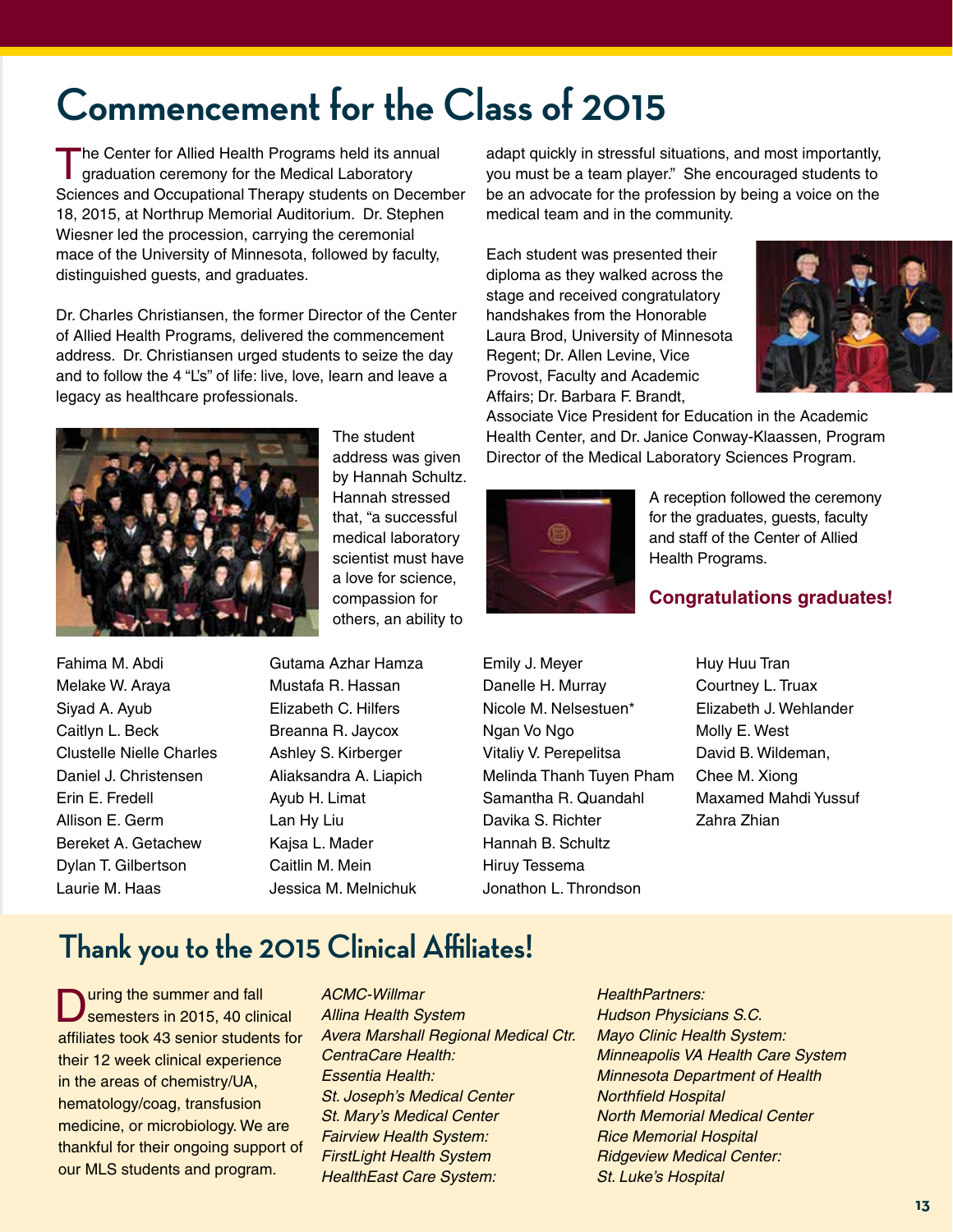# **2015 Alumni Banquet**

**A** lumni, students, and friends gathered at the University of Minnesota McNamara Alumni

> Center on Saturday April 25, 2015. The banquet began with an early social hour allowing guests to mingle with classmates, students, and faculty. Dr. Barbara Brandt presented welcoming remarks from the Academic Health Center. Program Director Janice Conway-Klaassen

followed with MLS Program updates. We had eleven alumni from the 50th Anniversary Class (1965) including: Marilyn (Scovil) Cavanaugh, Helen Hallgren, Mary Koenke, Linda Lewis, Jane (Fisher) Mayer, Patricia (Mortenson) Norgren, Marilyn (Lauring) Olson, Sandra Rutzik, Carol VanHale, and James and Marlene Voita. Alumni shared stories of their days as students and James and Marlene Voita also shared a video of their class from 1965 filmed here at the University of Minnesota.

# **Alumni of the Year award recipient Karin Libby**



Karin Libby was presented the Alumni of the<br>
Year Award at the 2015 MLS Alumni Banquet. She decided at an early age that she wanted to be a scientist and graduated from the University of Minnesota Medical Technology Program in the spring of 1969. Karin began work in the microbiology lab at the University of Minnesota Hospital and then moved into administration and became the laboratory manager. In 1997 Fairview Health System purchased the U of M Hospital and Clinics and they quickly became

### **Retirement: Time to Enjoy!**

A fter years of excellent service as<br>Amanager of the student teaching laboratories and Clinical Coordinator for the MLS (CLS) programs, Patricia Brennecke has decided to retire and enjoy life poolside!



Patricia was a student in one of the last Medical Laboratory Assistant (MLA) classes at the University of Minnesota and after

completing the program, she worked fulltime at Mounds Park Hospital in St. Paul. She found she enjoyed her work as an MLA and decided to continue her education at the University of Minnesota, enrolling in the Medical Technology Program in 1973. She interrupted her career for a few years to raise her family before returning to work as a Search Coordinator for NMDP. She also worked at MN Oncology for a number of years. In 2008, Pat accepted the position as the Clinical Coordinator of the Medical Laboratory Sciences Program at the University of Minnesota.

Now that she is retired, Pat finally has time to devote to one of her interests, photography. She also continues to be an avid reader, belongs to a book club, researching genealogy, traveling and gardening.

We wish her all the best! Enjoy, Pat!

part of a very large health system. At this point she was managing Microbiology, Virology, Histocompatibility, Apheresis Blood Donor Center, and the Cell Therapy Lab. In the early 2000's Karin earned her masters certificate in Organizational Leadership from St. Catherine University; and in 2010 she accepted the position of Laboratory Director for the University of Minnesota Medical Center, Fairview. Over the years Karin has been active in MIMA (Minnesota Interlaboratory Microbiology Association), CLMA (Clinical Laboratory Manager Association), and the U of M Medical Technology Alumni Board. She was active in education, giving lectures for many years to the Fairview and U of M MLS programs on the use of cost accounting, ordering of supplies and equipment, and financial management.

Karin retired in January of 2013 to spend more time with her children and grandchildren. When she is not with them she has a large, extended family in Minnesota with whom she spends time. Karin is an avid reader, likes to walk, does intricate beadwork projects, and has lunch with many friends. She is busy, happy, and very much enjoying retirement!

# **Note to the Class of 1966!**

Your classmates are organizing a short walking tour of campus on the morning of April 23rd, followed by lunch at Stub and Herbs; to reconvene for happy hour at the annual MLS Alumni Banquet at McNamara Alumni center at 5:00 p.m.. Please watch your email for more information and pass this along to anyone you think may have lost contact with classmates.

*For more information contact Rhonda Layer, CAHP Projects Coordinator, at 612-625-8936 or layer006@umn.edu*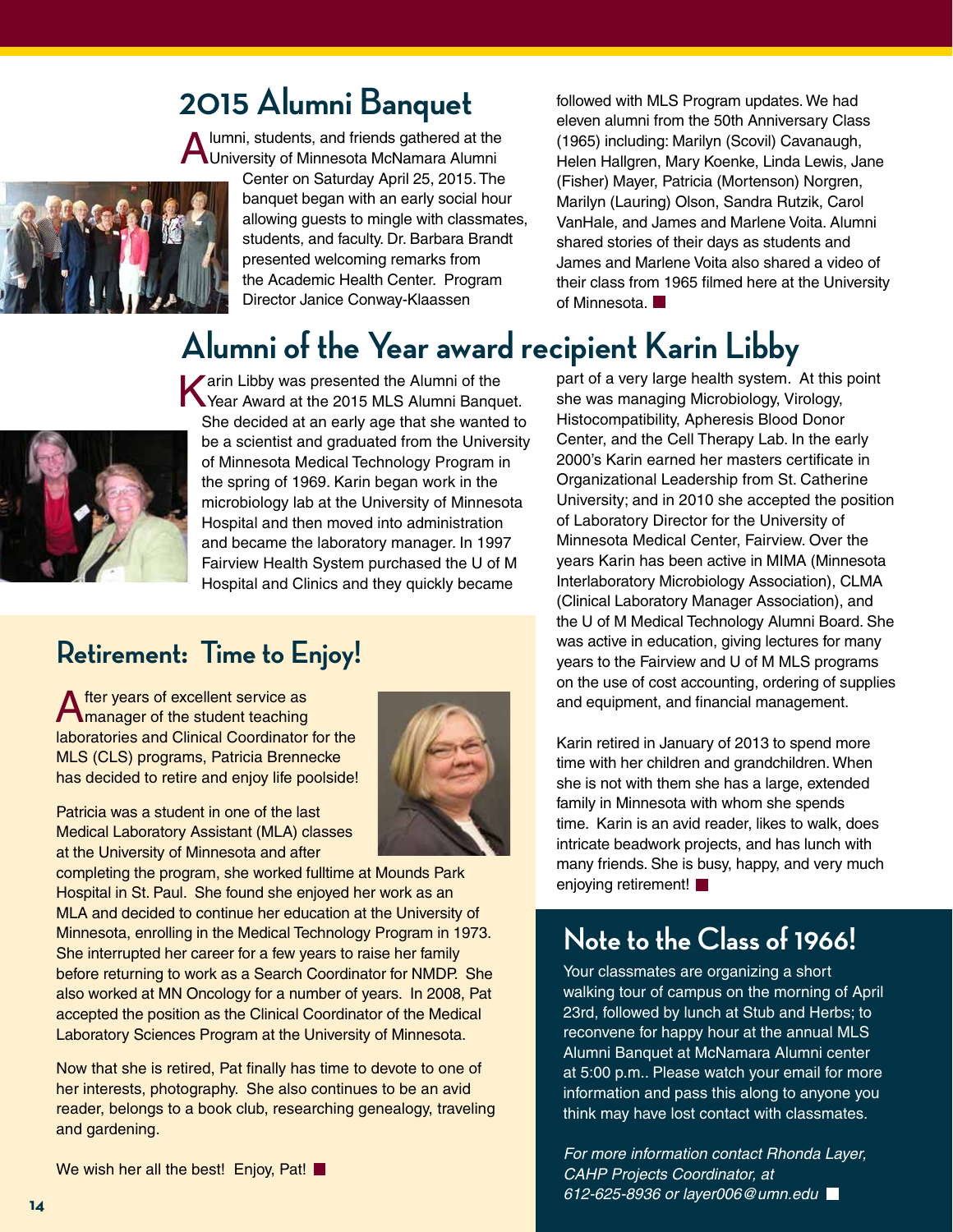#### **PLEASE JOIN US FOR THE 2016 MEDICAL LABORATORY SCIENCES ALUMNI BANQUET!**

The annual Alumni Banquet will be held at the McNamara Alumni Center on the University of Minnesota East Bank Campus,<br>Saturday, April 23rd. Cocktail hour (cash bar) will begin at 5:00 p.m. with dinner served at 6:00 p.m., follow. There will be a special recognition of the Classes of 1941, 1966 and 1991. We encourage all alumni to attend!

> Mary C Randall\* Helen M Ratermann\* Franziska Sandler\* Dorothy M Sanford\* Elizabeth M Shimp\* Mary Shoemaker\* Mary Slattery\* E M Smith\* Dorothy Smith\* Beverly Snyder\* Carole Stinger

> Janet D Peller Elizabeth H Perry Karyl L Petersen Ruth S Peterson Elberta L Prestegard Lynn R Quam Betty D Roskos Patricia C Schmid Mary S Sielaff

Merle T Stoa Vivian Turnbolt Janet Walliser\* Louise White Marion Wiedl Jerry Young Ruth Zaun\* Mildred O Zumwalt\*

Susan W Smith Susan C Smith Kathleen B Standing Kay S Townsend Patricia A Wells

\*Deceased

\*Deceased

Annabelle Lee June Lewis\* Marcella S Lilygren\* Dorothy W Lytle Nancy E Malmquist\* Doris McNairy Evelyn Miller\* Janet Moe Mary Murphy John F Neander\* Sylvia Punkari

Lynette S Lorenzen Karin B McCall Patricia A Montain David E Nevalainen\* Judith A Nyagiro Raija Oscarson

#### *75th Anniversary Class of 1941*

| Dorothy C Anderson*   |
|-----------------------|
| Marjorie A Brownfield |
| L. Jane Carr          |
| Marilyn J Coulter*    |
| Lorayne A Cummings*   |
| Mary A Daleiden*      |
| Phyllis M Davis*      |
| Mrs Jeanne E Dinesen* |
| Joyce Ervin*          |
| Dorothy Fleming       |
| Elizabeth J Fruechte* |

#### Mary R Gilman\* Dorothy Haselby Lucy B Irvin\* Ann Isle\* Imogene Jenson Catherine Johnson Millicent A Johnson Phyllis V Jones\* Evelyn J Karsh\* Bette L Keyes\* Margie Kring\*

Dianne M Fallstrom Susan A Forsberg Mary C Fowler Judith A Grout Eric A Hesse\* Patricia E Johnson Carol Kernes Alice J Larson\* Howard S Lee Jr

#### *50th Anniversary Class of 1966*

Marilyn D Anderson Jo Anne Biros Kathleen Bohrer Laura L Budde Margaret A Burscu Joan Davis Mary E Drawbert Georgette K Ehnstrom Carol I Evans

#### *25th Anniversary Class of 1991*

| <u>EVAILLAUMMODOGLY OROO OF TOOT</u> |                    |                    |                  |                        |  |
|--------------------------------------|--------------------|--------------------|------------------|------------------------|--|
| Kathleen H Coffin                    | Daniel J Kim       | Ghaleb M Mohammed- | Cynthia A Saint  | Catherine A Williamson |  |
| Jay B Connors                        | Christine A Kulas* | <b>Ibrahim</b>     | Laura J Schluter | Tamara J Winden        |  |
| Sharon M Deml                        | Denise N Leja      | Joan D Olson       | Ann L Shimek     | Amira M Youssef        |  |
| Debra L Dietrich                     | Lynn M Lidstone    | Jennifer M Peters  | Joel S Sturm     | Andrew R Yue           |  |
| Dale S Grunnes                       | Toni J Lyrenmann   | James L Petersen   | Monica L Wallace |                        |  |
| Maryjane M Hommes                    |                    |                    |                  | *Deceased              |  |

Mrs Mary Anne J Palcich Mr James D Parkin Joan Patten

**•**  *To register online, go to http://cahp.umn.edu/mls-alumni-banquet-2016.*

To register by mail, please mail this form and your check payable to Regents of the University of Minnesota to: Medical Laboratory *Sciences Program, University of Minnesota, MMC 711, 420 Delaware St SE, Minneapolis, MN 55455 (Attention R. Layer) Please contact Rhonda Layer, CAHP Projects Coordinator with questions at 612-625-8936 or layer006@umn.edu.*

### **Yes! I will attend the 2015 MLS Alumni Banquet!**

Please check your entrée selection (salad and dessert included):

| ◘      |                                                                                       |  |  |  |  |
|--------|---------------------------------------------------------------------------------------|--|--|--|--|
| $\Box$ |                                                                                       |  |  |  |  |
| $\Box$ |                                                                                       |  |  |  |  |
|        | Check enclosed \$_______________________ for a total of _____________________dinner/s |  |  |  |  |
|        |                                                                                       |  |  |  |  |
|        |                                                                                       |  |  |  |  |
|        |                                                                                       |  |  |  |  |